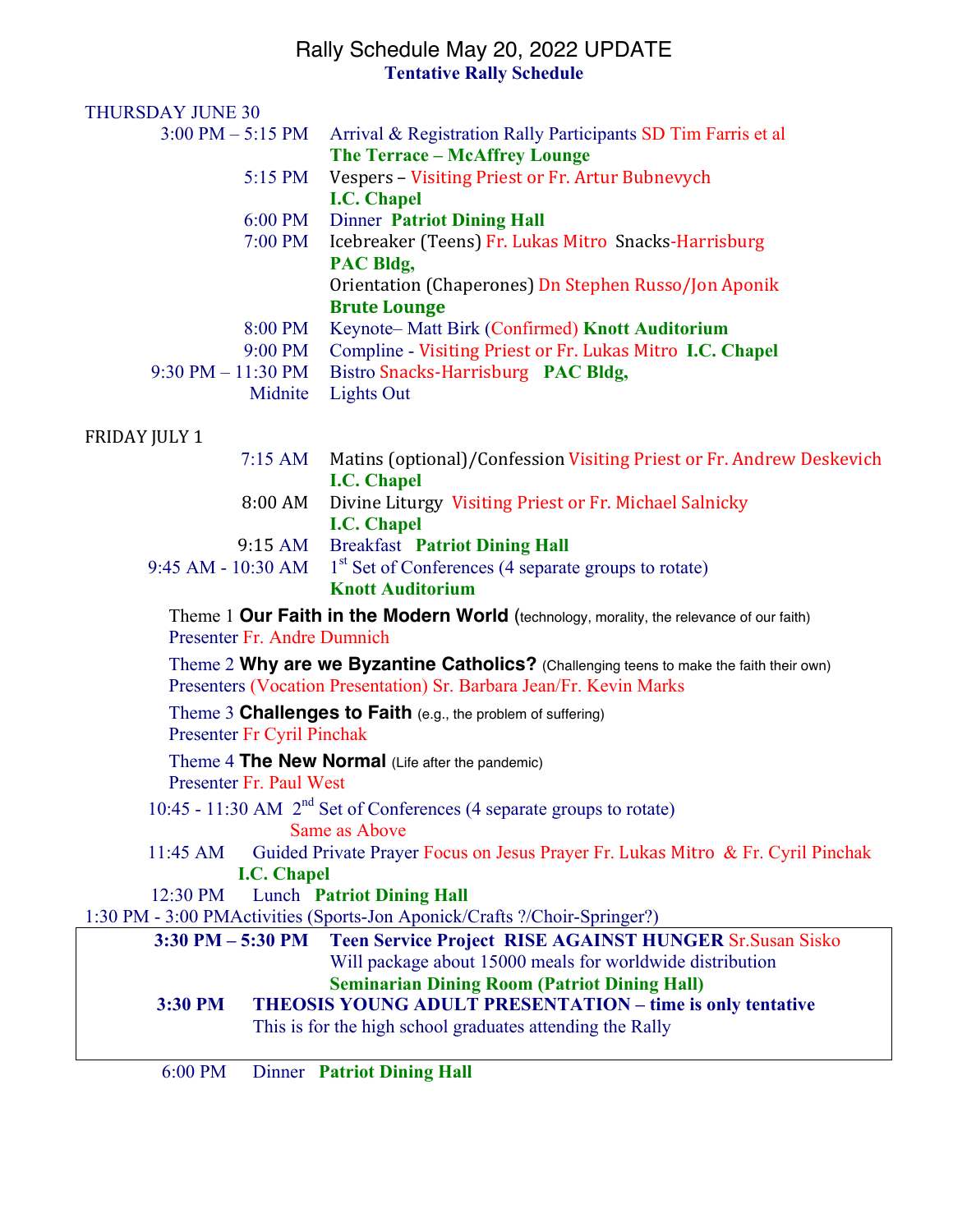| 6:45 PM                            | <b>All Services in I.C.Chapel</b><br>Panachida Visiting Priest or Fr. Michael Salnicky<br>Preparation for Reconciliation Visiting Priest or Fr. Michael Salnicky<br>Mystery of Reconciliation All Available Priests<br>Reconciliation Priests so far:<br>Fr. Taras (Harrisburg)<br>Fr. Deiak (Baltimore)<br>Fr. Kovatch (Montclare) |
|------------------------------------|-------------------------------------------------------------------------------------------------------------------------------------------------------------------------------------------------------------------------------------------------------------------------------------------------------------------------------------|
|                                    | Fr. Dumnych (presenter)<br>Fr West (Presenter)                                                                                                                                                                                                                                                                                      |
|                                    | possibly Fr. John Basarab                                                                                                                                                                                                                                                                                                           |
| 8:00 PM                            | <b>Holy Anointing Bishops</b>                                                                                                                                                                                                                                                                                                       |
| 9:00 PM<br><b>Bistro PAC Bldg,</b> |                                                                                                                                                                                                                                                                                                                                     |
| 10:00 PM                           | Compline (Optional) Visiting Priest or Fr. Artur Bubnevych                                                                                                                                                                                                                                                                          |
| Midnite<br><b>Lights Out</b>       |                                                                                                                                                                                                                                                                                                                                     |
| <b>SATURDAY JULY 2</b>             |                                                                                                                                                                                                                                                                                                                                     |
| $8:00 \text{ AM}$                  | Matins Visiting Priest or Fr. Andrew Deskevich I.C. Chapel                                                                                                                                                                                                                                                                          |
| 9:15 AM                            | <b>Breakfast Patriot Dining Hall</b>                                                                                                                                                                                                                                                                                                |
| 9:45 AM - 10:30 AM                 | 1 <sup>st</sup> Set of Conferences (4 separate groups to rotate?)                                                                                                                                                                                                                                                                   |
|                                    | <b>Knott Auditorium</b>                                                                                                                                                                                                                                                                                                             |
| Same as on Friday                  |                                                                                                                                                                                                                                                                                                                                     |
| $10:45 - 11:30$ AM                 | $2nd$ Set of Conferences (4 separate groups to rotate?)                                                                                                                                                                                                                                                                             |
|                                    | Same as on Friday                                                                                                                                                                                                                                                                                                                   |
| $11:45$ AM                         | Guided Private Prayer Same as on Friday                                                                                                                                                                                                                                                                                             |
| 12:30 PM                           | Lunch                                                                                                                                                                                                                                                                                                                               |
| $1:30$ PM $- 2:30$ PM              | Activities (Sports/Crafts/Choir) Same as on Friday                                                                                                                                                                                                                                                                                  |
| 4:00 PM                            | Vigil Divine Liturgy with our four Hierarchs (Seton Shrine Confirmed)                                                                                                                                                                                                                                                               |
|                                    | <b>Buses Leave at 3:30 PM</b>                                                                                                                                                                                                                                                                                                       |
| 6:00 PM                            | Dinner                                                                                                                                                                                                                                                                                                                              |
| $7:00$ PM $- 7:30$ PM              | <b>Vocation Directors Meet and Greet (in PAC Bldg)</b>                                                                                                                                                                                                                                                                              |
| 7:30 PM $- 10:00$ PM               | Dance DJ JukeBoxHits (New time ok with DJ) PAC Bldg                                                                                                                                                                                                                                                                                 |
| 10:00 PM                           | <b>Bistro PAC Bldg</b>                                                                                                                                                                                                                                                                                                              |
|                                    | Compline (Optional) Visiting Priest or Fr. Lukas Mitro I.C. Chapel                                                                                                                                                                                                                                                                  |
| Midnite                            | <b>Lights Out</b>                                                                                                                                                                                                                                                                                                                   |
|                                    |                                                                                                                                                                                                                                                                                                                                     |
| SUNDAY JULY 3 8:00 AM              | <b>Breakfast Patriot Dining Hall</b>                                                                                                                                                                                                                                                                                                |
| 9:00 AM                            | Matins Visiting Priest or Fr. Artur Bubnevych. I.C. Chapel                                                                                                                                                                                                                                                                          |
|                                    | Closing Assembly <b>I.C. Chapel</b>                                                                                                                                                                                                                                                                                                 |
| 11:00 AM                           | Departure from Rally Site                                                                                                                                                                                                                                                                                                           |
|                                    | Transportation to airport or other local attractions are the responsibility of<br>the individual groups – charter bus and other information will be<br>provided upon request to assist group leaders in making alternate plans.                                                                                                     |

Transportation to and from the Rally is to be left to the discretion of each group from each (arch)eparchy. We are working on transportation from BWI for those fling in. Transportation after the Rally is the responsibility of the individual groups.

The number of Rally personnel was reviewed and included:

Rally Chaperones – 36 (age 25 and over)

All Rally personnel must be approved through/by the Rally Executive Office. Safe Environment Compliance! Priests from the host (arch)eparchy are encouraged to participate, especially in the Reconciliation venue of the Rally.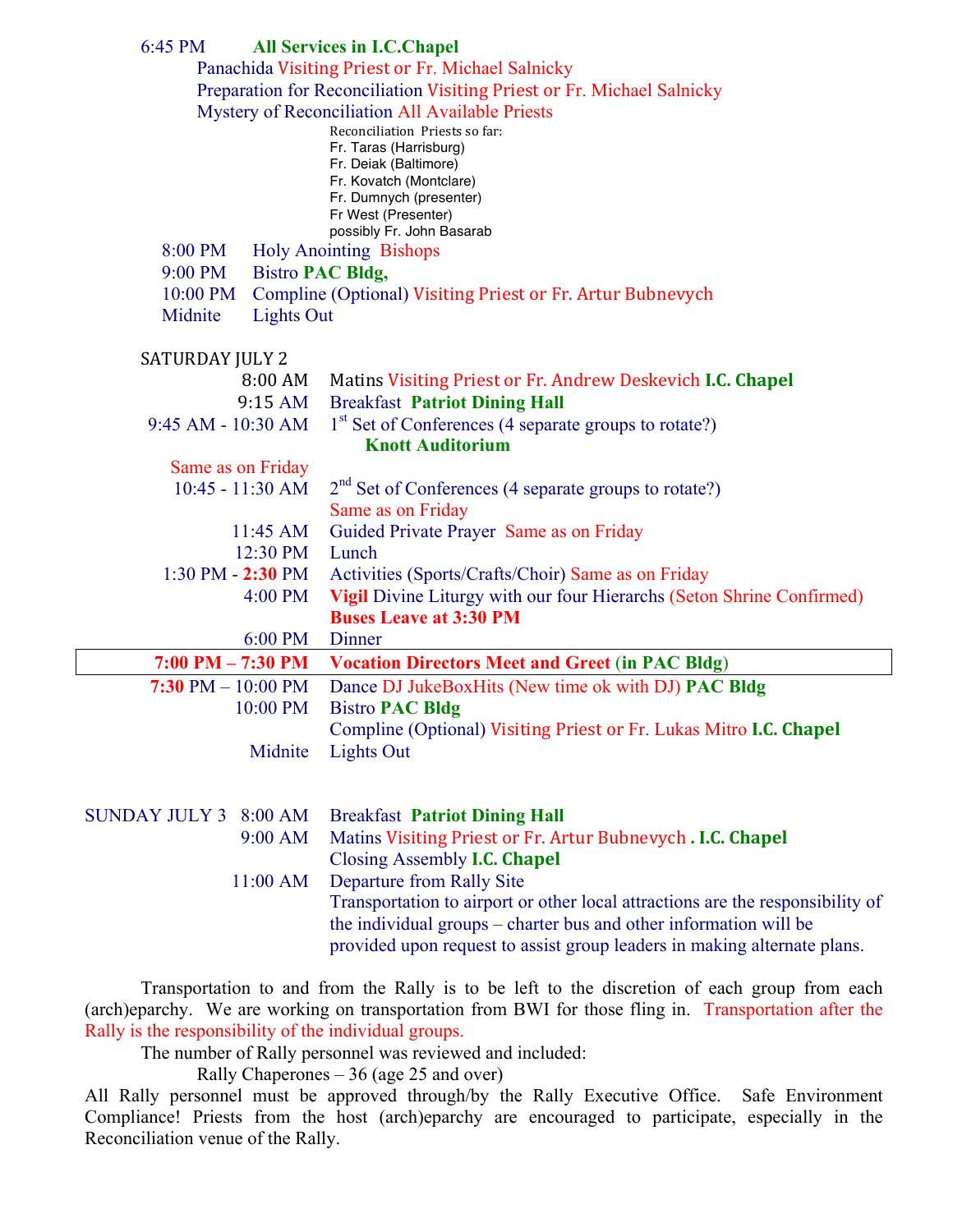Liturgical – Letters of Good Standing for Clergy Required For Both Univ and Shrine

- Chalices/Icon Screen supplied by Annandale Fr. Basarab. Will take Sluzba propers from green Pew Book Also for Panachida.
- Wine/Prospora/Purificators/Antimension provided by Fr. Salnicky
- Liturgy with Hierarchs confirmed for 4 PM on Saturday July  $2^{nd}$  at St Eliz Ann Seton Shrine Basilica Leave by bus at 3:30 PM Letters of Good Standing required
- Books for Anointing/Small Compline/Matins will be handled by Fr. Artur and Deacon Jonathan – get to Fr. Andrew for printing by GCU Need forms for teens to fill out for panachida
- Cantor leader/coordinator for Seton Shrine Liturgy tentatively provided by Annandale (Joe Springer). Need (teen) cantors for other services. Will have interested teens involved in this under direction of adult cantor

## Registrations & Housing

Room Assignments Rally Registration Desk by Subdeacon Tim Fariss\_ Housing for: Chaperones – The Terrace – Brute Bldg Teens – McAffry Hall Young Adults TBA Medical – need separate rooms for possible covid isolation for any teens or adults Commission Members – Annex Bldg Matt Birk – Get Room at Sleep Inn

#### Medical

Medical Staff - Fr. Frank Rella coordinator (NP)- his wife (school nurse) and possibly two more nurses from pocono parish and one from Annandale

Location? Need separate Isolation rooms for children and adults with covid – two locations

#### **Transportation**

Transportation BWI to Baltimore Parish (refreshments by Fr. Serhii Deiak) to Rally Site - waiting on Jack Figel to get me bus info including rally to basilica and back to rally.

# Byzan-Teen Bistro

Byzantine Bistro Snacks provided by St. Ann's Harrisburg courtesy Fr. Taras. He needs to know what to buy and quantity. What about water? Location? Bistro will be in the Palmeri Activity Center (PAC Bldg).

#### Dance

DJ is BOOKED! Sending me contract by email this week. Name is Kraig Nace of JukeBoxHits From Harrisburg area. Direct Voice/Text: (717) 903-1805 Will go from 7:30 PM to 10 PM Bistro will be in the Palmeri Activity Center (PAC Bldg).

#### Keynote

Providing 20 free copies of his book and will give discount if ordered before rally.